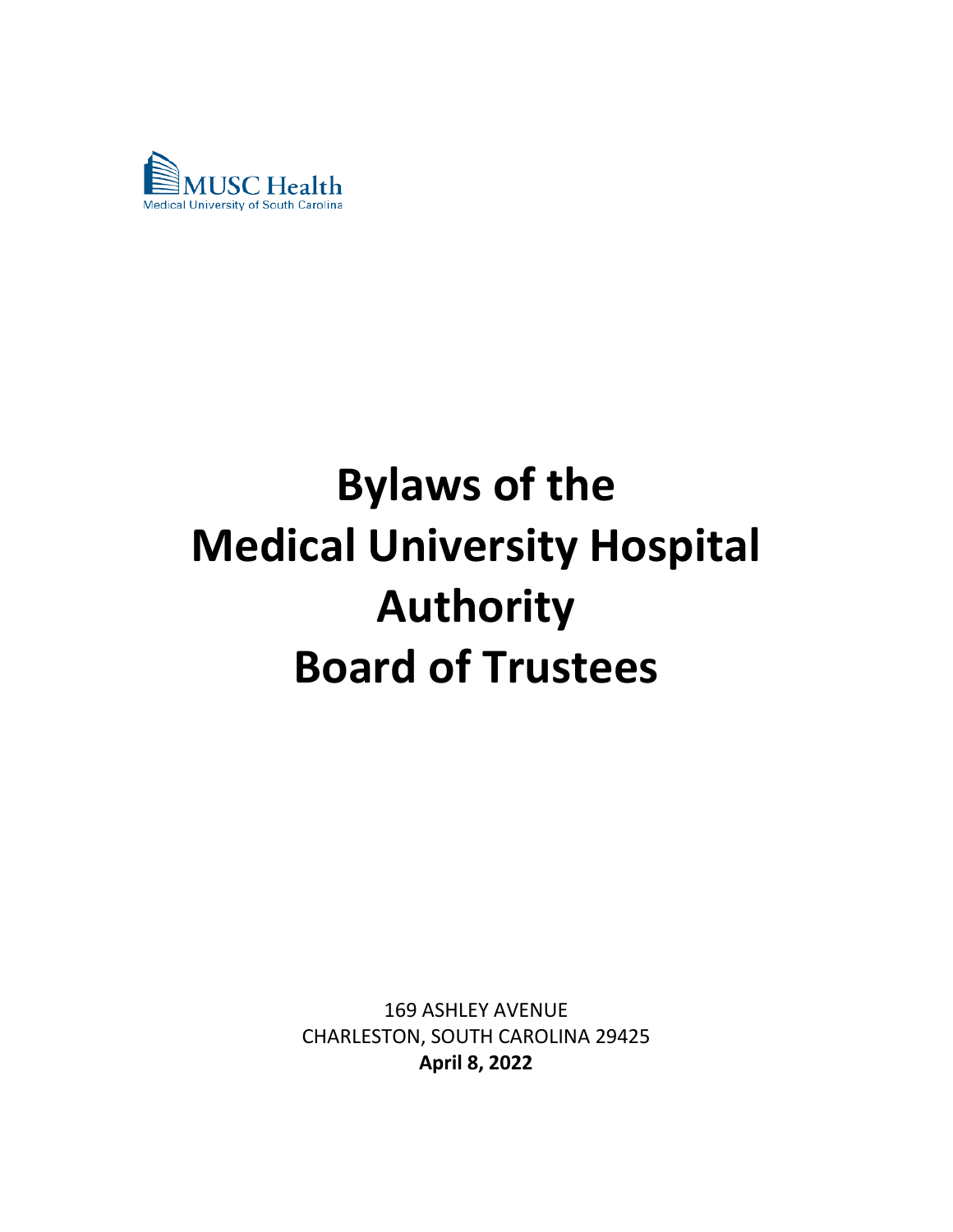## **TABLE OF CONTENTS**

|  | Section IX. Requirements of Section 242 of National Housing Act, As Amended 18 |
|--|--------------------------------------------------------------------------------|
|  |                                                                                |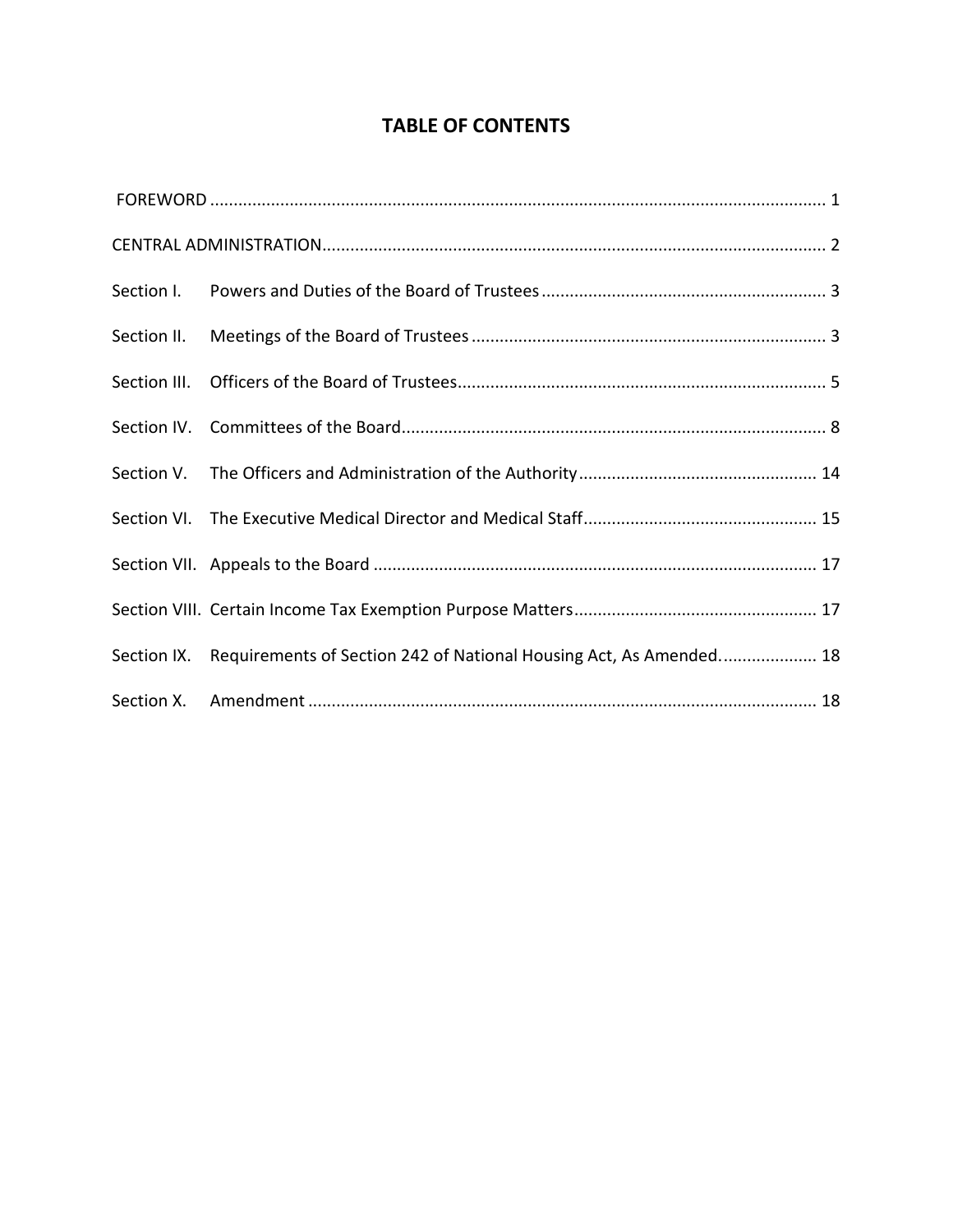## **FOREWORD**

1. The Medical University Hospital Authority (MUHA) does not discriminate on the basis of race, color, religion, sex, age, national origin, disability, veteran status, genetic information, sexual orientation or gender identity in the administration of admission policies, educational policies, financial aid, employment, or any other University activity, except where sex is a bona fide occupational qualification.

2. Since the English language contains no singular pronoun which includes both sexes, wherever a masculine term appears in this document it signifies both genders.

3. The meetings of the Board of Trustees are held in conformance with the Freedom of Information Act as amended, S.C. Code Ann. § 30-4-10, *et seq*.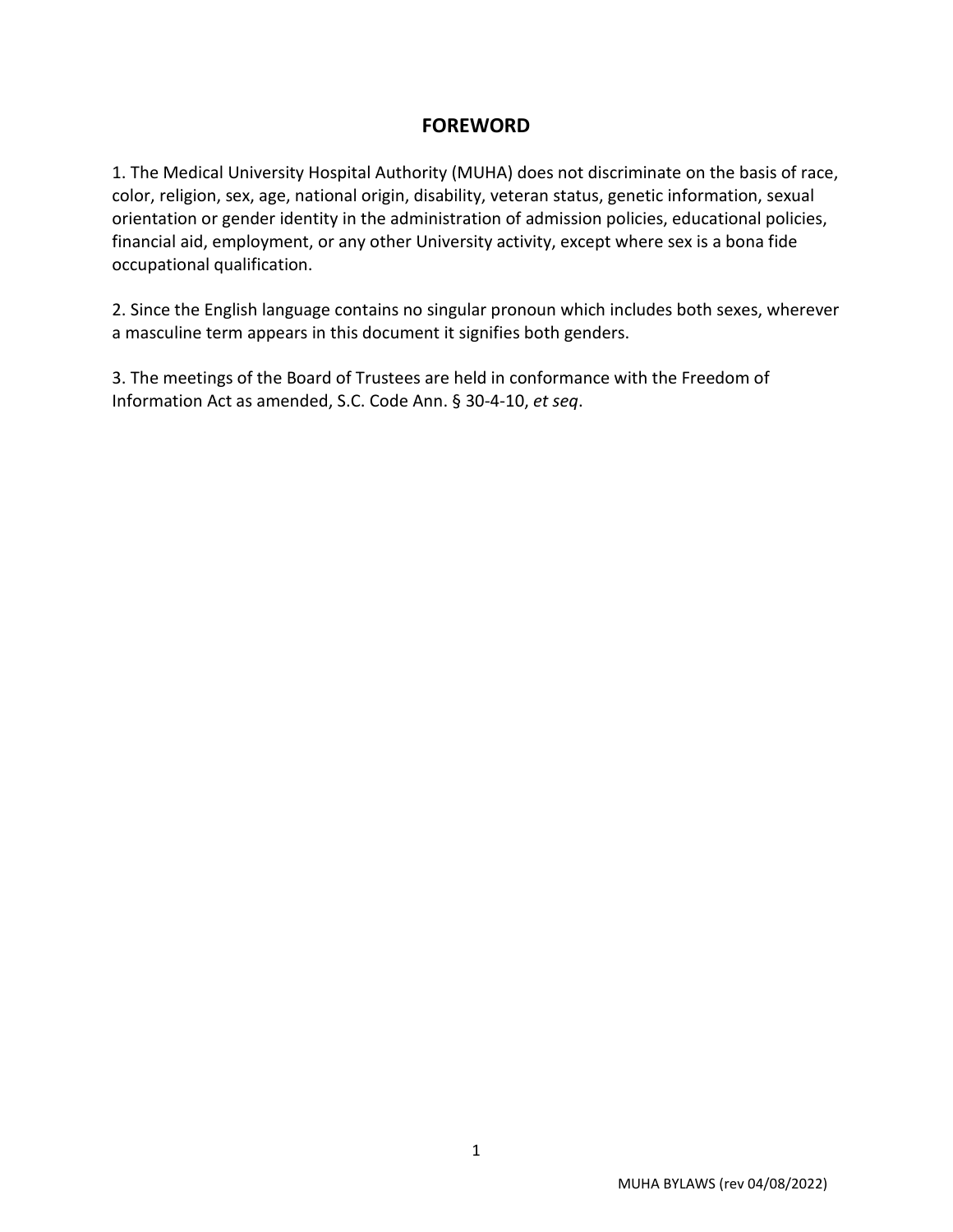### **MEDICAL UNIVERSITY HOSPITAL AUTHORITY CENTRAL ADMINISTRATION ORGANIZATION**

(As referenced in the MUHA Board of Trustees Bylaws)

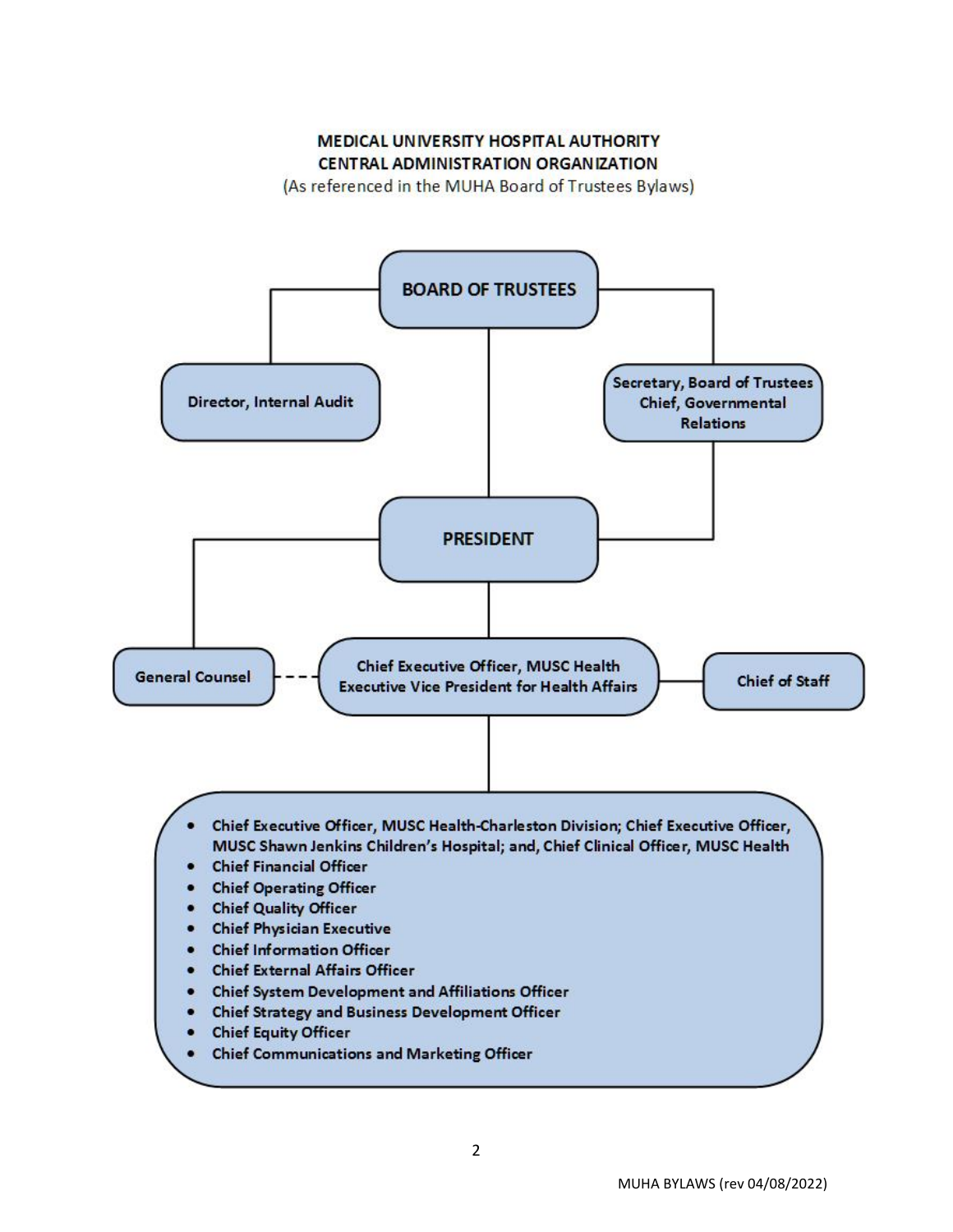# **BYLAWS OF THE MEDICAL UNIVERSITY HOSPITAL AUTHORITY BOARD OF TRUSTEES**

## **Section I. Powers and Duties of the Board of Trustees**

(A) The final authority and responsibility for the governance of the Medical University Hospital Authority (the "Authority," MUHA, or the Medical Center), its hospitals and clinics (the "Medical Center"), the outreach programs, and ancillary functions are vested in the Board of Trustees of the Authority in accordance with the statutes of the State of South Carolina pertaining thereto.

(B) The Board of Trustees, directly or through its authorized committees, shall establish the general policies of the Authority, shall define its general program of educational activity, shall annually at or before its August meeting fix and approve the Authority's application for State appropriations, if any, and shall approve the budget for the next fiscal year.

(C) The Board of Trustees avoids conflict of interest. Any Trustee having a potential or perceived conflict of interest should make a full disclosure of the facts to the Chairman and should refrain from voting, participating or influencing a decision on the matter. The minutes of the meeting should reflect that disclosure was made and the member abstained from voting.

(D) The Board of Trustees shall name the principal officers of the Authority as prescribed in Section V of these Bylaws, but it may delegate to those elected officers the employment of subordinate officers and employees.

(E) The Board of Trustees shall review or review and revise these Bylaws at least every four (4) years or earlier if a material change occurs.

## **Section II. Meetings of the Board of Trustees**

(A) **Regular Meetings.** Regular meetings of the Board of Trustees shall be held on the second Friday of February, April, August, October, and December, and on the day before the commencement of the Medical University of South Carolina, provided that the place and/or time of any regular meeting may be changed by the Chairman of the Board of Trustees. Any change in the date, place and/or time of any regular meeting shall be publicly noticed in accordance with S.C. Code of Laws §30-4-80.

#### (B) **Special Meetings.**

(1) Special meetings of the Board of Trustees may be called at the will of the Chairman; or

(2) Upon the written request of three or more members, the Chairman shall call a special meeting of the Board.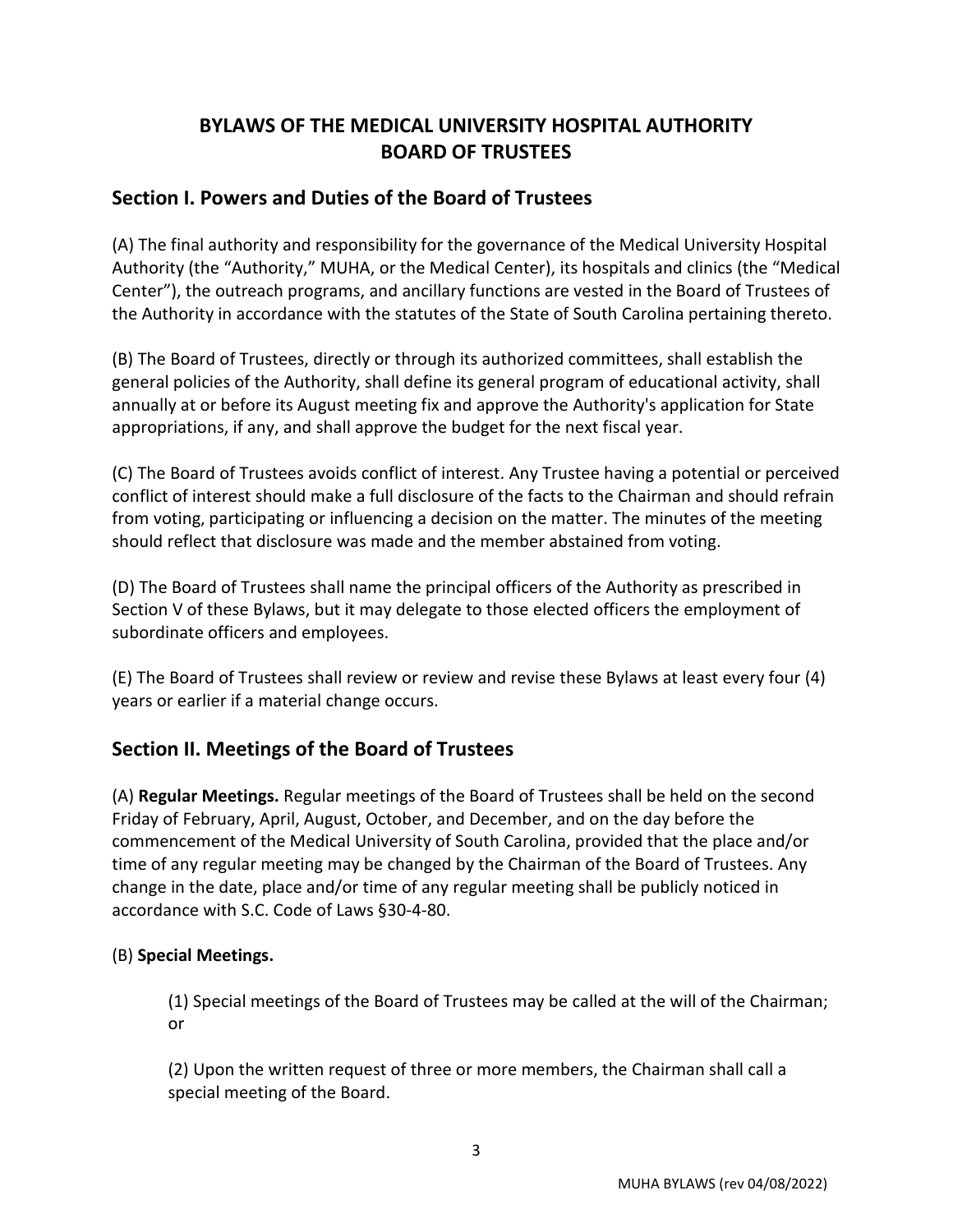At least 24-hour's notice of any such meeting shall be given to the members of the Board of Trustees. The 24-hour's notice will not apply to emergency meetings in accordance with S.C. Code of Laws §30-4-80. Special meetings of the Board of Trustees may be in person, via teleconference or videoconference. Trustees must be in attendance in person, via teleconference or videoconference to vote on an action item at a Special Meeting. The vote will occur publicly, either by written ballot, roll call or other electronic means approved by a majority of the Trustees in attendance at the time of the vote.

(C) **Agenda.** Prior to each regular meeting of the Board of Trustees and with the notice of any special meeting, the Secretary of the Board shall include a proposed agenda and pertinent information for the meeting. Any changes to the agenda shall be done in accordance with S.C. Code of Laws §30-4-80.

(D) **Quorum.** A majority of the elected and ex-officio voting Trustees shall constitute a quorum.

(E) **Voting.** Except as otherwise specifically provided herein, all matters coming before the Board or a committee thereof for determination shall be determined by a majority of the members present by voice acclamation. Upon request of any Board or committee member, a vote by the Board or committee, as applicable, shall be by a call of the roll and results of such roll call vote shall be recorded in the minutes of the Board or committee.

(F) **Order of Business.** The order of business for all meetings of the Board of Trustees shall be as follows:

(1) Roll call.

(2) Corrections and approval of all minutes of regular and special Board and Committee meetings not previously approved.

(3) Reports and recommendations of the President, who may at his discretion call upon other officials of the Medical Center for reports on their areas of authority.

(4) Reports of standing committees.

(5) Reports of special committees.

(6) Old business.

(7) New business.

(G) **Rules of Order.** Except as charged by specific rules and regulations of the Board of Trustees, the current edition of *Robert's Rules of Order* shall constitute the rules of parliamentary procedure applicable to all meetings of the Board and its several Committees.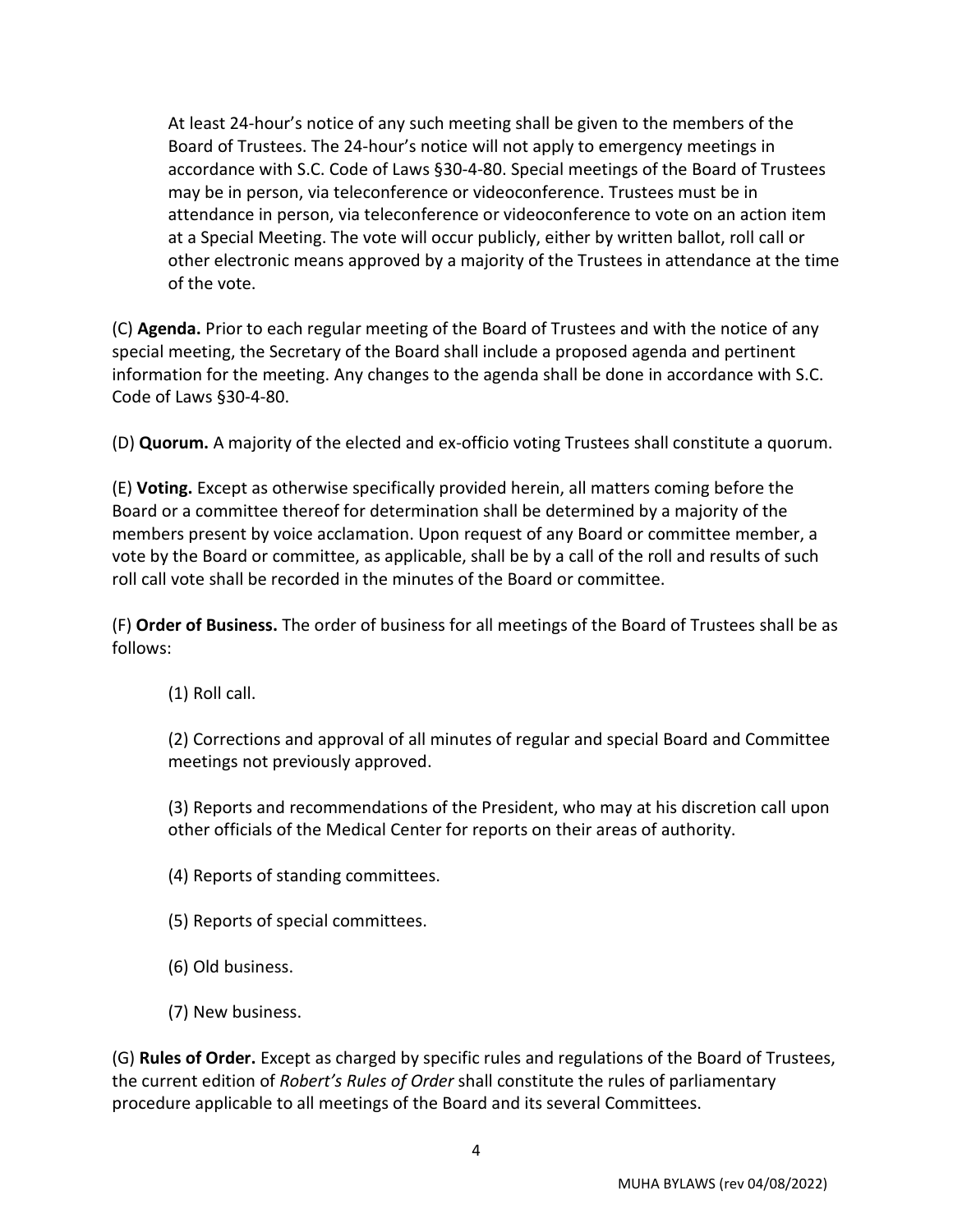## **Section III. Officers of the Board of Trustees**

(A) **Ex-Officio Chairman**. The Governor of the State of South Carolina is the voting ex-officio Chairman of the Board of Trustees and he shall preside at those meetings of the Board which he attends. The Governor's designee will vote for the Governor in his absence.

(B) **Chairman.** The Chairman of the Board of Trustees of the Medical University of South Carolina shall serve as the Chairman of the Board of Trustees of the Authority. The Chairman shall:

(1) Preside at all meetings at which the ex-officio Chairman does not preside,

- (2) Appoint all board committees not otherwise provided for,
- (3) Be an ex-officio member of all standing committees of the Board,
- (4) Execute all legal documents and instruments on behalf of the Board, and

(5) Represent the Board in making any budget requests to the General Assembly of the State.

The Chairman of the Board shall be the official spokesman of the Board.

(C) **Vice Chairman.** The Vice Chairman of the Board of Trustees of the Medical University of South Carolina shall serve as the Vice Chairman of the Board of Trustees of the Authority. The Vice Chairman shall perform the duties of the Chairman in his absence, disability, or unavailability.

#### (D) **Secretary.**

(1) The Secretary of the Board of Trustees of the Medical University of South Carolina shall serve as the Secretary of the Board of Trustees of the Authority. The Secretary shall also serve as Secretary of all committees of the Board.

(2) Duties. It is the duty of the Secretary to arrange for all Board meetings and to act as Secretary to all Board committees, to keep records and minutes of Board actions, to review and prepare proposed revisions to the Bylaws of the Board every four (4) years or earlier if a material change occurs, and to complement the links with the President. In this role, the Secretary's primary responsibility is to the Board members. **SPECIFICALLY, THE SECRETARY WILL:**

(a) Prepare agenda, place requests in proper format for Board meetings and Board action, record minutes of all meetings, and mail notices and other information to Trustees;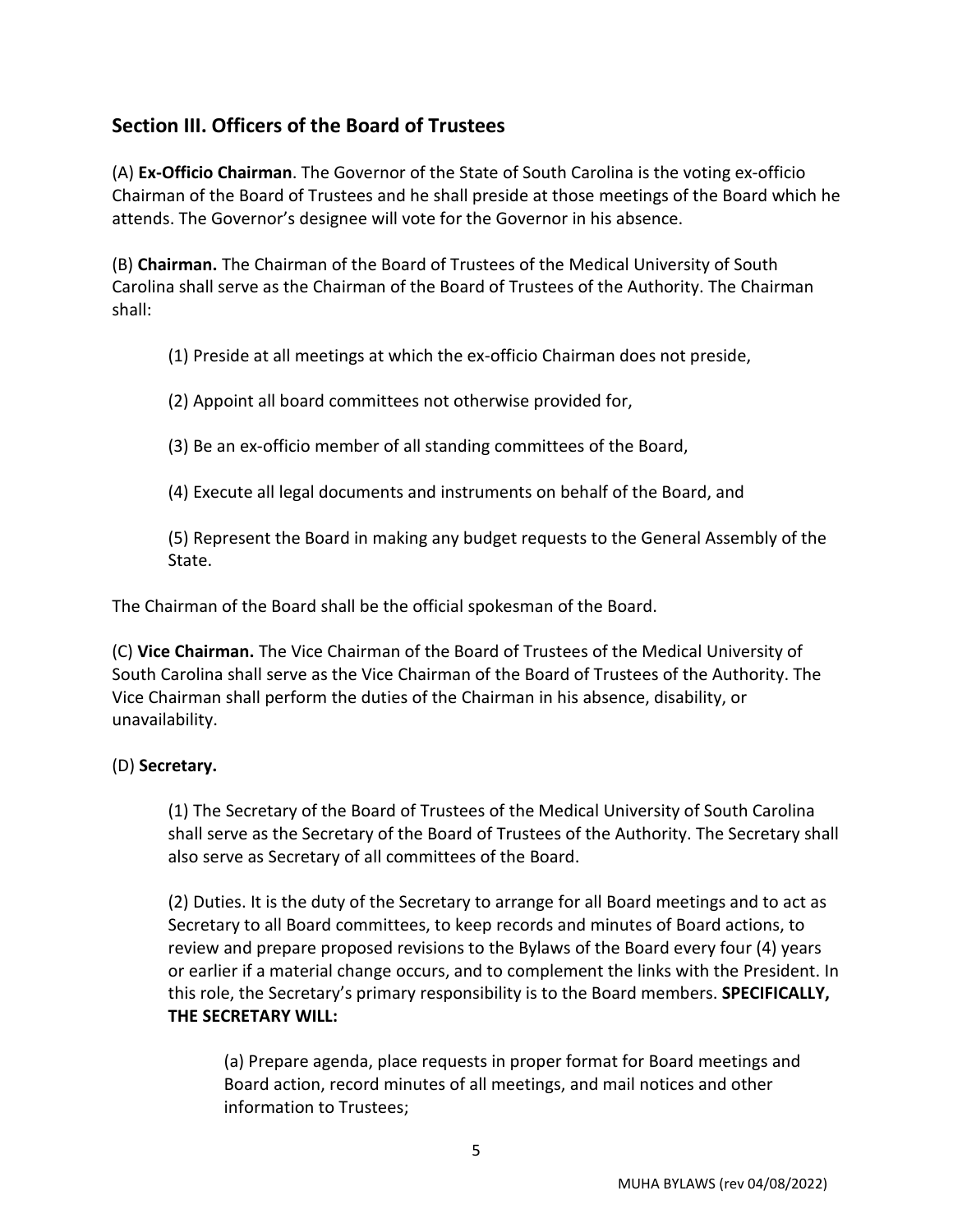(b) Assist the Board in reviewing, and prepare proposed revisions to, the bylaws of the Board every four (4) years or earlier if a material change occurs. Upon completion of the review by the Board, incorporate all adopted amendments, and submit changes to other parts of the bylaws which are reasonably implied by the adopted amendments;

(c) Obtain necessary legal opinions pertaining to the Board of Trustees as an entity and to individual members in their official capacities;

(d) Receive all direct correspondence, reports, telephone calls, etc., for the Board. Formulate proposed actions and communicate results to the Chairman and Board members;

(e) Relay to the President requests received by Board members from constituents;

(f) Make all arrangements for meetings of the Board of Trustees and committees; make travel accommodations and meal arrangements, including social functions when appropriate;

(g) Keep all records of Board actions taken via mail or telephone between meetings;

(h) Process the Board of Trustees including supplies, printing, binding, travel, subsistence and per diem;

(i) Take care of routine correspondence on behalf of the Chairman and Board members;

(j) Provide copies of minutes of Board of Trustees meetings to members and other addressees as appropriate;

(k) Arrange for screening of the General Assembly's daily calendars and journals, proposed legislation, relevant newspapers, and other information sources. Report pertinent information to the Board and to the President;

(l) Keep a log of term of office and appropriate filing duties and procedures for Trustee members;

(m) Insure compliance with the requirements of the South Carolina Freedom of Information Act as it pertains to Board meetings and records; and

(n) Ensure that the Chairman of the Board of Trustees fills certain seats on affiliate boards, as specified by the affiliates' Bylaws. As such positions become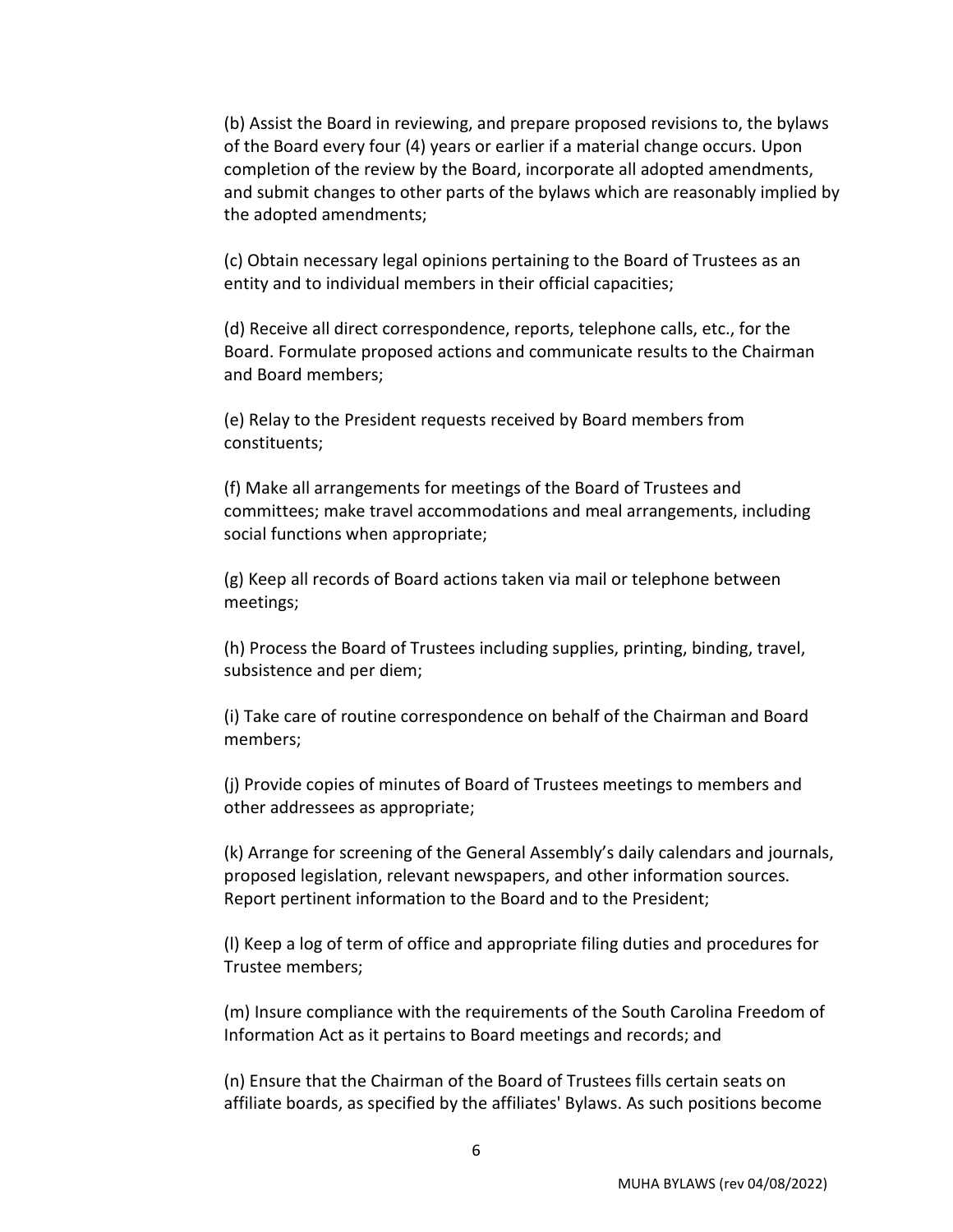available all Board members will be made aware of the open seat prior to the Chairman appointing an individual to fill the seat. Where two or more seats are available on an affiliate board consideration shall be given to filling the slots with one professional and one lay person from the Board of Trustees.

#### (E) **Internal Auditor.**

(1) The Internal Auditor of the Medical University of South Carolina shall serve as the Internal Auditor of the Authority. The Board directs that the Internal Auditor's position and its support staff shall report and be accountable directly to the Board of Trustees. It is further directed that the Board of Trustees of the Medical University of South Carolina shall be responsible for managing the Internal Auditor's tenure and for setting the financial budget for the Internal Audit Department, including salaries, operational expenses, and support costs.

(2) Duties. The Internal Auditor is responsible for managing a professional Internal Audit Department to provide analyses, appraisals, recommendations, counsel, and information concerning the activities reviewed to management, and ultimately to the Board of Trustees.

(3) The Internal Auditor is also responsible for providing the Board of Trustees with information about the adequacy and effectiveness of the organization's system of internal control and the quality of performance.

(4) The Internal Auditor will assist the Audit Committee of the Board of Trustees in carrying out its duties as stated in Section IV(D)(3) of these Bylaws.

(5) The Internal Auditor will assist the Audit Committee in the selection, oversight, and evaluation of the External Auditor.

(F) **Trustees Emeriti.** The Board of Trustees of the Medical University Hospital Authority may recognize a former trustee for loyal, dedicated and significant service to the Authority. Trustee Emeritus status will be granted when a former Board member is nominated in writing by a current Board member and elected by a two-thirds majority vote. To be eligible, the former Board member must have served at least eight (8) consecutive years or have been awarded an honorary degree by the Medical University of South Carolina.

Trustees Emeriti will be elected for life. Trustees Emeriti will be non-voting, ex-officio members who are not reimbursed from appropriated funds. These Board Members will be invited to all Board functions and events and will provide support for the Authority as knowledgeable friends and ambassadors.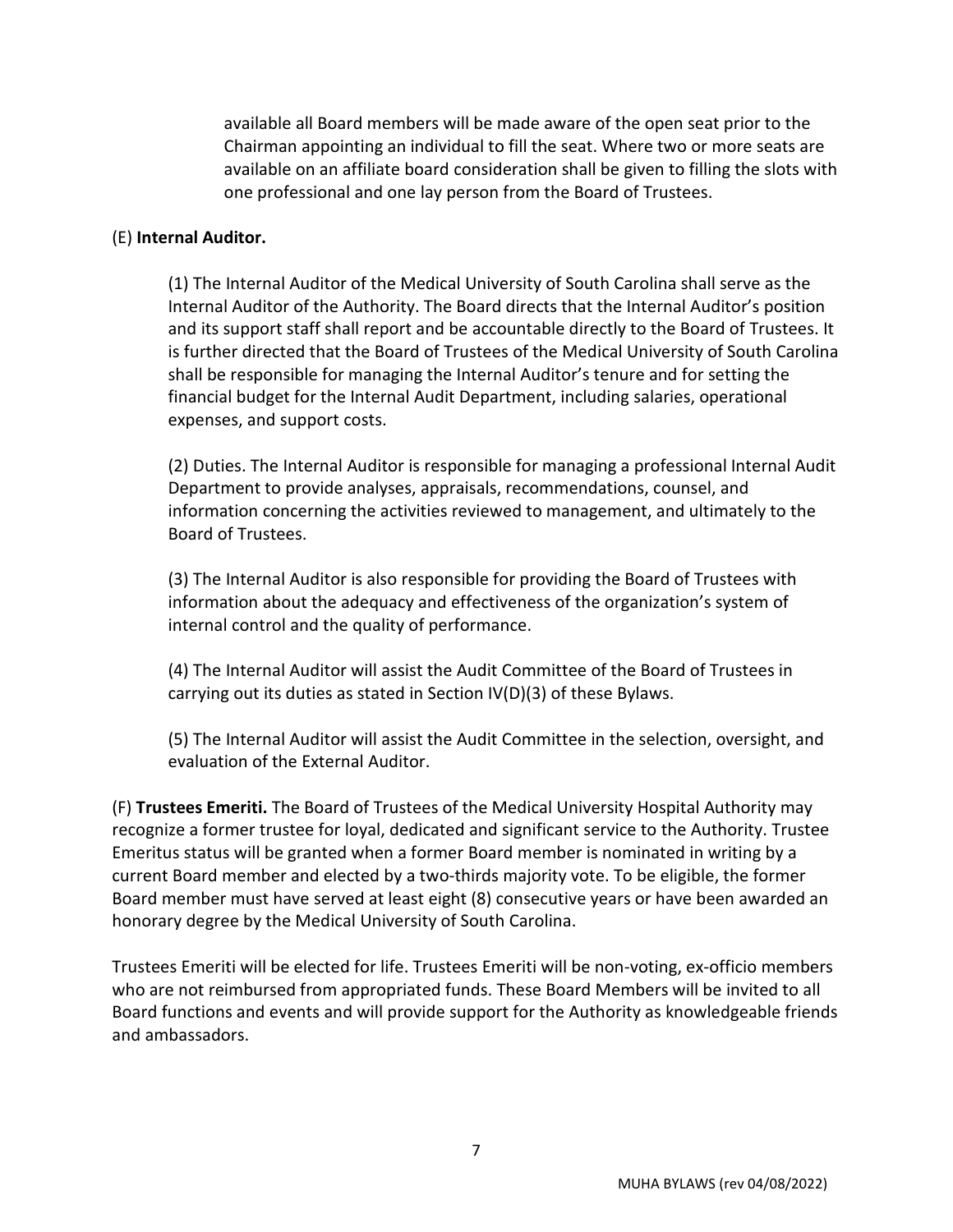## **Section IV. Committees of the Board.**

(A) **Standing Committees.** In addition to such special committees as from time to time may be appointed or elected by the Board of Trustees, there shall be the following standing committees:

- (1) Audit
- (2) Operations, Quality and Finance
- (3) Physical Facilities

(B) **Organization and Terms of Office.** All standing committee assignments shall be made by the Chairman of the Board of Trustees from the membership of the Board within 30 days following the August meeting each even numbered year. Their terms of service shall be for two (2) years. Each standing committee shall be composed of a minimum of three (3) members. Each standing committee shall elect its own chairman from its members by a majority vote taken by voice acclamation at the first committee meeting following the August meeting of the Board at which a Board Chairman is elected, excluding special elections, or at the first regular meeting of a new standing committee. Upon request of any standing committee member, a vote by the committee shall be by call of the roll and results of such roll call vote shall be recorded in the minutes of the committee. Board members may only serve as Chairman of more than one standing committee of the Authority or the Medical University of South Carolina Boards when the same committee (e.g., Physical Facilities, Audit) serves both entities.

(C) **Quorum.** A majority of the membership of any standing committee shall constitute a quorum.

(D) **Powers and Duties of Standing Committees.** The standing committees shall have the following powers and duties:

#### (1) **Audit Committee.**

(a) The Audit Committee shall concern itself with assisting the Board of Trustees in discharging its fiduciary and stewardship obligations relative to the reliability and integrity of 1) systems of internal control, 2) accounting practices, 3) annual reporting, 4) internal and external audit processes, 5) management of business exposures and 6) compliance with legal, regulatory, and ethical requirements.

(b) The Committee will provide an open avenue of communication among the internal and external auditors, management, and the Board. The full Board will continue to have complete access to management and the Internal Audit department and may continue to request the Internal Audit department to review areas of concern to them.

(c) The role of the Committee is oversight. It is not the duty of the Committee to prepare financial statements or to conduct audits to independently verify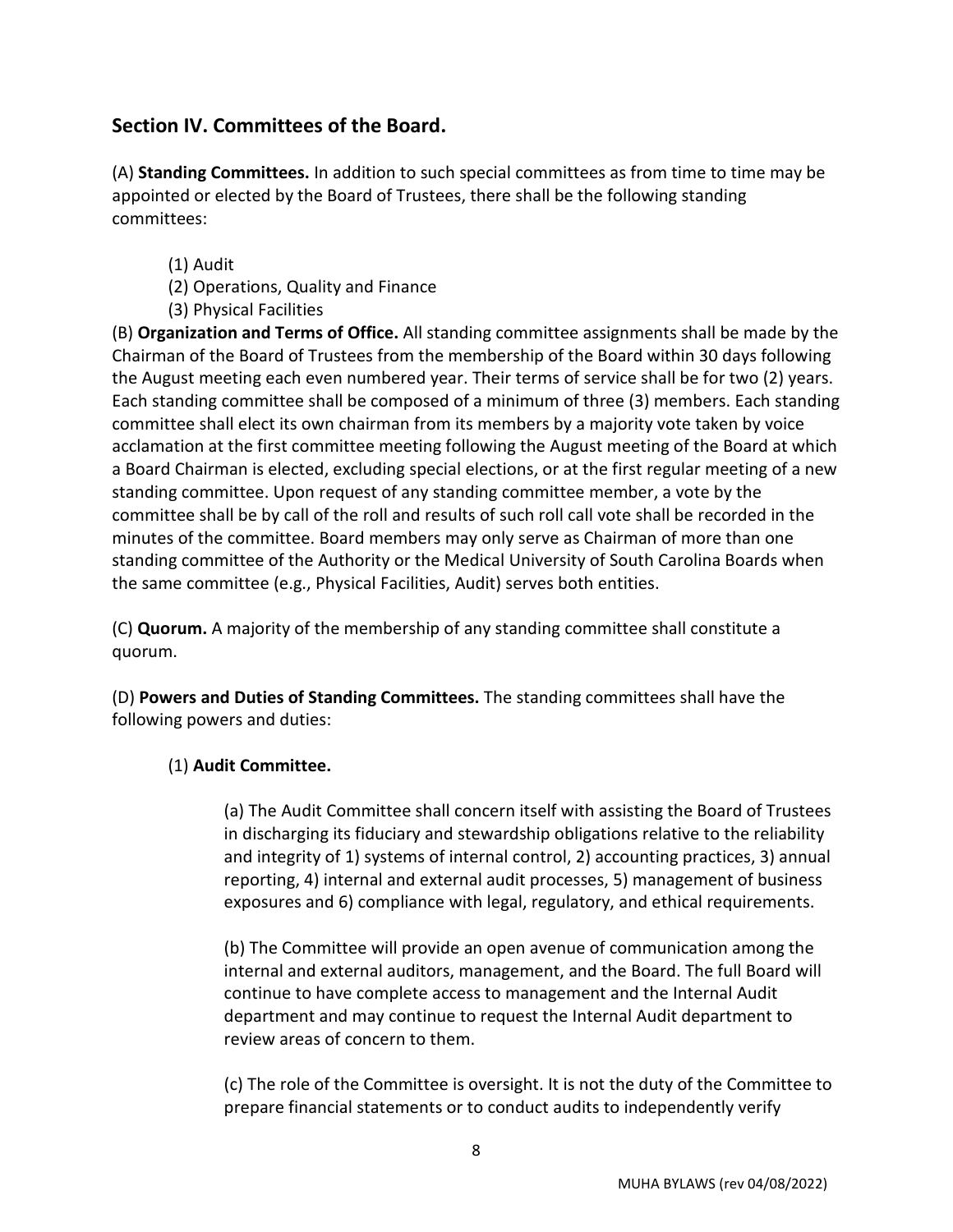management's representations or to determine that the financial statements are complete and fairly present the financial condition of MUHA. These are the responsibilities of management and the external auditors.

(d) The Audit Committee has the full authority to review/investigate any matter or activity within the scope of its responsibilities. It shall have direct access to management, Internal Audit, Legal Counsel and any other members of or resources within MUHA and its affiliated organizations. All employees shall be directed to cooperate as requested by members of the Committee. The Committee shall also have the resources and authority to retain special legal, accounting, or other experts it deems necessary in the performance of its responsibilities.

(e) In accordance with Section IV(B) of these bylaws, the Chairman of the Board shall appoint the Audit Committee members, all of whom shall be Trustees, and the Committee members will elect one individual to serve as Committee Chairman. Each member of the Committee, including the Chairman, shall be independent and by reason of education or experience possess such degree of financial literacy as required to oversee the performance of the internal and external auditors, review MUHA's financial statements, and otherwise faithfully execute the role of the Audit Committee set forth in the bylaws. At least one member of the Committee should have appropriate experience with internal controls, an understanding of applicable accounting principles, the application of such principles in preparing or auditing financial statements, and an understanding of audit committee functions.

(f) Members of the Committee shall uphold their duty of care by attending and participating in meetings, strengthening his or her understanding of the institution and its operations, maintaining professional skepticism, addressing appropriate subjects, gathering adequate facts, making reasonable and prudent inquiries before making a decision, and seeking outside counsel when necessary.

(g) The Audit Committee shall meet at least two times per year. Internal Audit will coordinate the Committee's agenda in consultation with the Committee Chair. All Board members are encouraged to attend and participate in the Audit Committee meeting.

(h) The Committee will set the appropriate tone in communicating the importance of internal control and direct management to establish appropriate internal controls.

(i) The Management Development and Compensation Sub-Committee shall be a subcommittee of the Audit Committee and reports to the Board through the Audit Committee.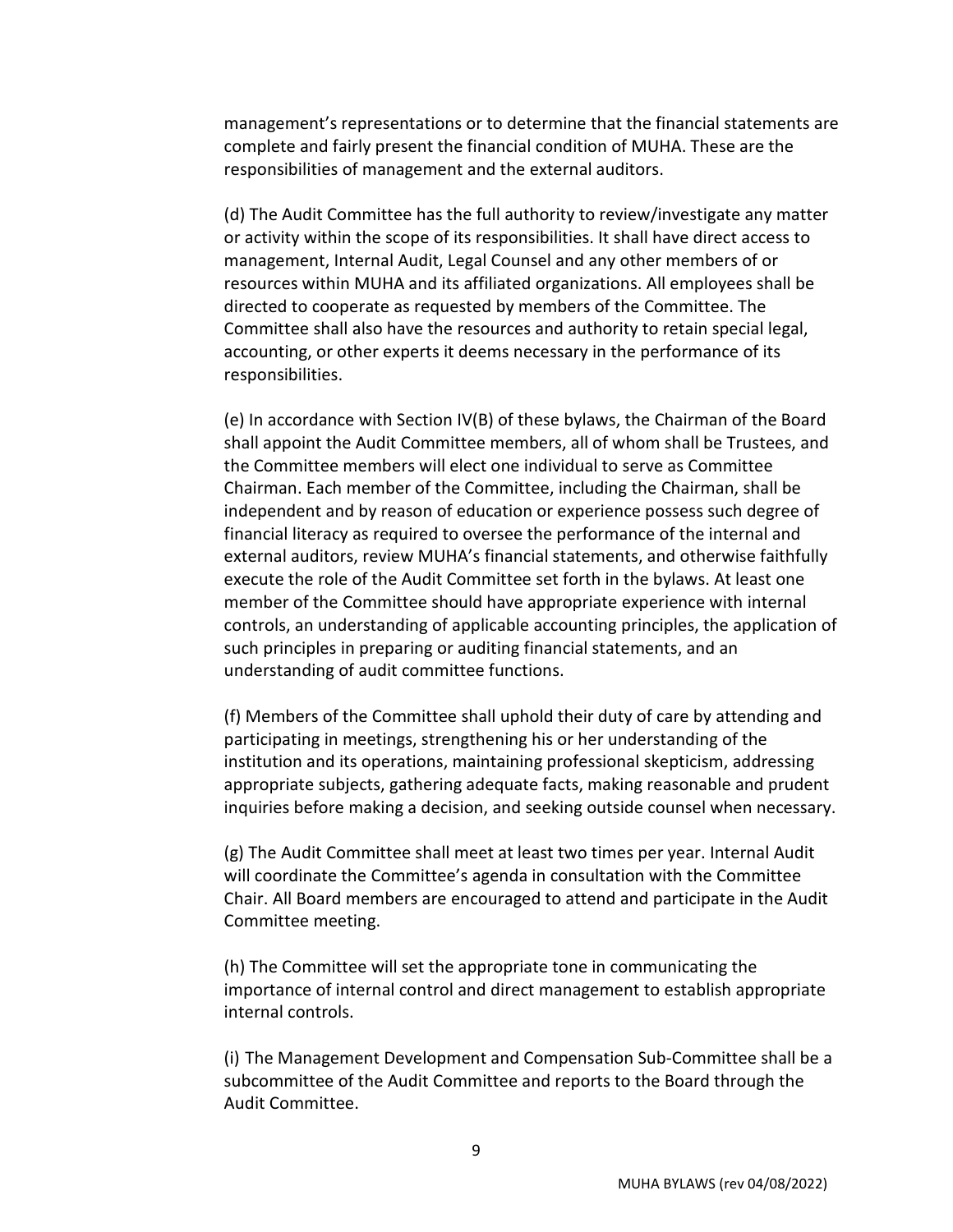- i. The Management Development and Compensation Sub-Committee shall ensure that executive management and employees of the entities receive compensation that is market-level competitive, supports achieving the entities' strategic objectives, and is relevant to the individual's annual job performance while being sensitive to funding availability and longer term budget goals. The sub-committee will review all policy matters related to evaluation and compensation of the President, the Vice Presidents, the Administrators, the Secretary of the Board (collectively "Executive Leadership"), and any other positions the sub-committee may decide. The sub-committee will make recommendations to the Board via the Audit Committee regarding these matters. The sub-committee will assist the Board in determining a compensation package for the President and advise the President regarding appropriate compensation structures for other members of Executive Leadership.
- ii. The sub-committee shall review, at least annually, MUHA's assessment of potential candidates for promotion (Key Employees) to, at a minimum, a Vice President, Administrator, or other senior executive position designated by the Board. The assessment should identify candidates' potential for promotion, professional development needed to address perceived deficiencies in a candidate's preparedness for promotion, or other actions to develop a "deep bench" of potential MUHA leaders. The sub-committee shall assist the President in determining appropriate professional development assistance for the MUHA Key Employees and in determining the best approaches to providing that assistance. The subcommittee shall review, at least annually, the Management Development plans in place and planned to ensure that all employees are encouraged to continuously improve their professional capabilities.
- iii. As with other standing committees, members of this sub-committee will be appointed by the Chairman of the Board of Trustees and is not limited to members of the Audit Committee. The Chairman of the Audit Committee will serve as chairman of this sub-committee.
- iv. The Management Development and Compensation Sub-Committee shall meet as needed. All Board members are encouraged to attend and participate in the sub-committee meetings.
- v. No offer of compensation, whether written or oral, subject to the review of the Management Development and Compensation Sub-Committee shall be effective as binding on the entities without the required approval(s).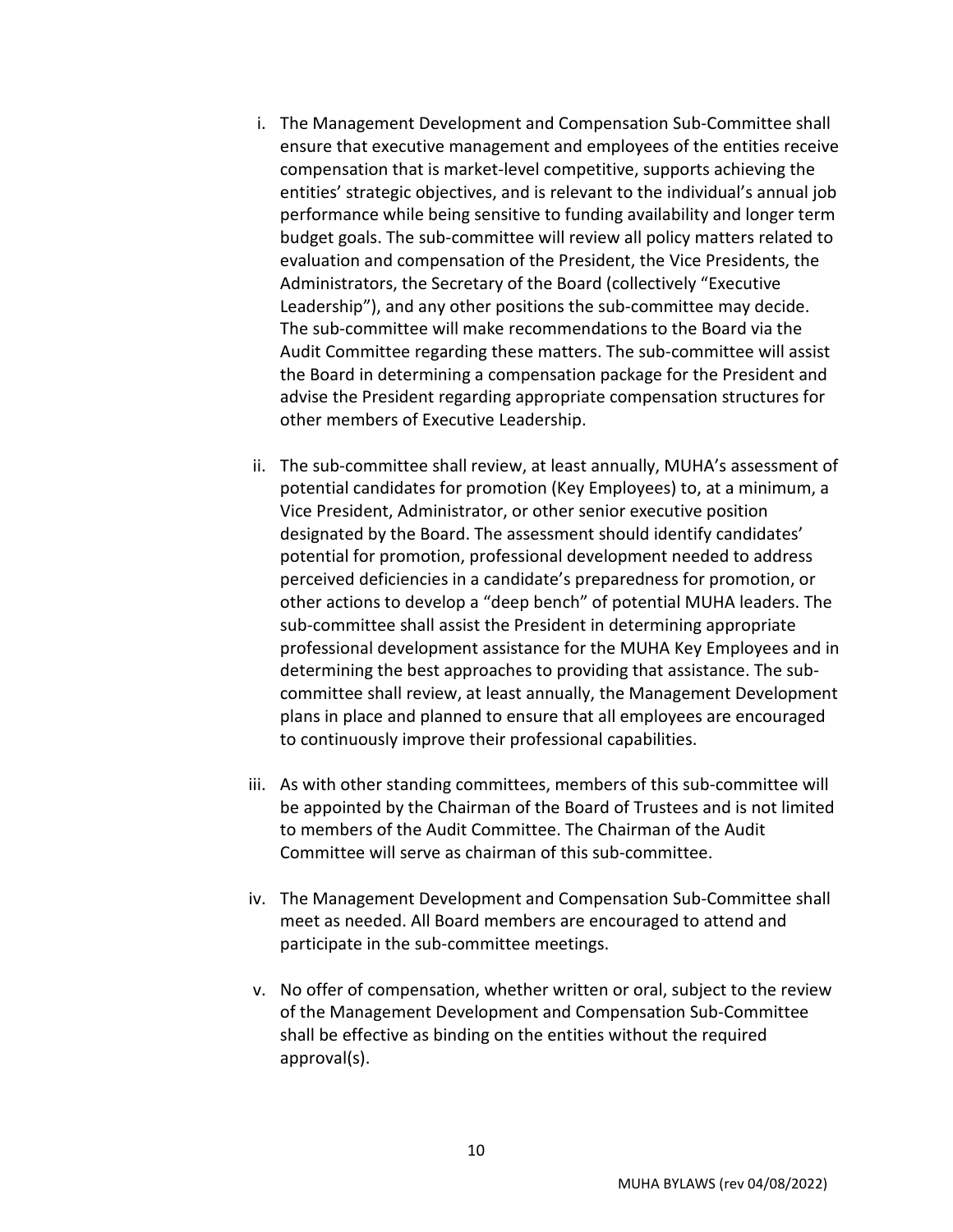(j) The Committee shall report to the Board on all financial matters in its area of concern.

#### (2) **Operations, Quality and Finance Committee.**

(a) The principal objectives of the Authority and the Medical Center, to include all hospitals and clinics, the outreach programs, and all services rendered to all patients, are to support the tri-part mission of the Medical University of South Carolina and the Medical University Hospital Authority including:

- i. To deliver direct health services as a corollary to the primary objective of education and to establish a medical center for the needs of the State of South Carolina, and
- ii. To improve the organization and delivery of the health care system to society as a demonstration of responsibility, in conjunction with the appropriate State professional organizations.

(b) In order to implement these objectives, the Operations, Quality and Finance Committee shall concern itself with the operations of the Medical Center, to include all hospitals and clinics, the outreach programs, and all services rendered all patients. This Committee will recommend and seek Board approval for necessary outpatient clinics in off-campus locations. With Board approval, these recommendations will be forwarded to the Physical Facilities Committee.

(c) In like manner, the planning of hospital services; the organizational structure for the delivery of health care; human, financial, and informational resources of the Medical Center and related activities to include the development and approval of the budget, and all other specific financial and contractual matters, quality of care, quality assurance mechanisms, credentials review and privilege delineation, and review of the Committee's performance annually are also responsibilities of this Committee.

(d) The Executive Medical Director of the Medical Center, or his designee, shall report quality assurance findings to the Operations, Quality and Finance Committee at each meeting. This report shall include quality indicators, departmental activities and mechanisms for resolving patient care problems. The quality assurance findings of the Operations, Quality and Finance Committee shall be reported to and acted upon by the full Board of Trustees. These reports should include activities related to hospital-wide quality assurance.

(e) The Operations, Quality and Finance Committee shall review the recommendation of the President for the CEO, MUSC Health-Charleston Division, and the recommendation of the Executive Medical Director of the Authority for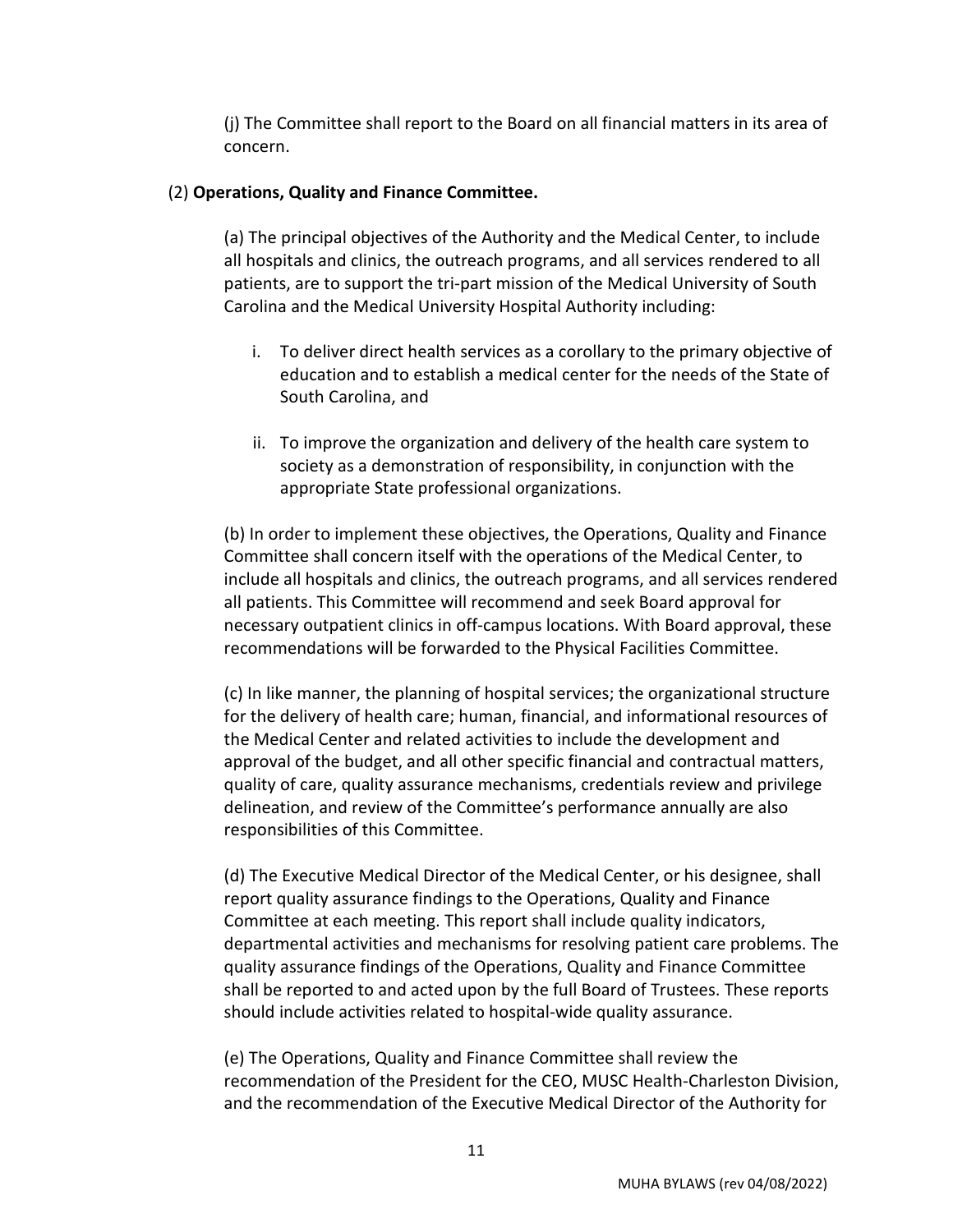the medical staff and department chairmen and shall make its recommendations thereon to the Board of Trustees.

(f) The Operations, Quality and Finance Committee shall concern itself with the broad financial overview of the Authority, as well as with the operation, routine care, and maintenance of the existing physical facilities of the Authority. Specific financial details for physical facilities will be provided in the Physical Facilities Committee of the Board of Trustees.

(g) The Committee shall especially concern itself with such matters as procurement, accounting, budgeting, and information systems.

(h) The Committee shall concern itself with the financial and fiscal policies and procedures of the Authority.

(i) The Committee will assist the Audit Committee in setting the appropriate tone in communicating the importance of internal control and directing management to establish appropriate internal controls.

(j) The proposed annual budget for the Authority shall be prepared by the appropriate Authority officers for review by the Committee.

(k) The Committee shall concern itself with personnel policies and personnel administrative programs to achieve satisfactory quality, productivity, and morale of personnel of the Authority.

(l) The Committee will make appropriate and timely reports and recommendations to the Board of Trustees which, upon approval by the Board of Trustees, shall become established policy.

#### (3) **Physical Facilities Committee.**

(a) The Physical Facilities Committee shall concern itself with the real property and improvements thereto of the Medical Center. It shall be responsible for prioritizing and implementing all development plans for Authority properties and their improvements. It shall solicit, evaluate, and select suggestions and proposals from administration, consultants, and other professionals relating to the development and capital improvements of the physical facilities and make recommendations to the Board of Trustees. This Committee will only be concerned with capital projects exceeding cost limits specified in approved Board policies. This Committee shall assume full responsibility of the Medical University Hospital Authority Facility Plan, to include, but not be limited to, 1) selecting architects, engineers and other related professionals; 2) prioritizing all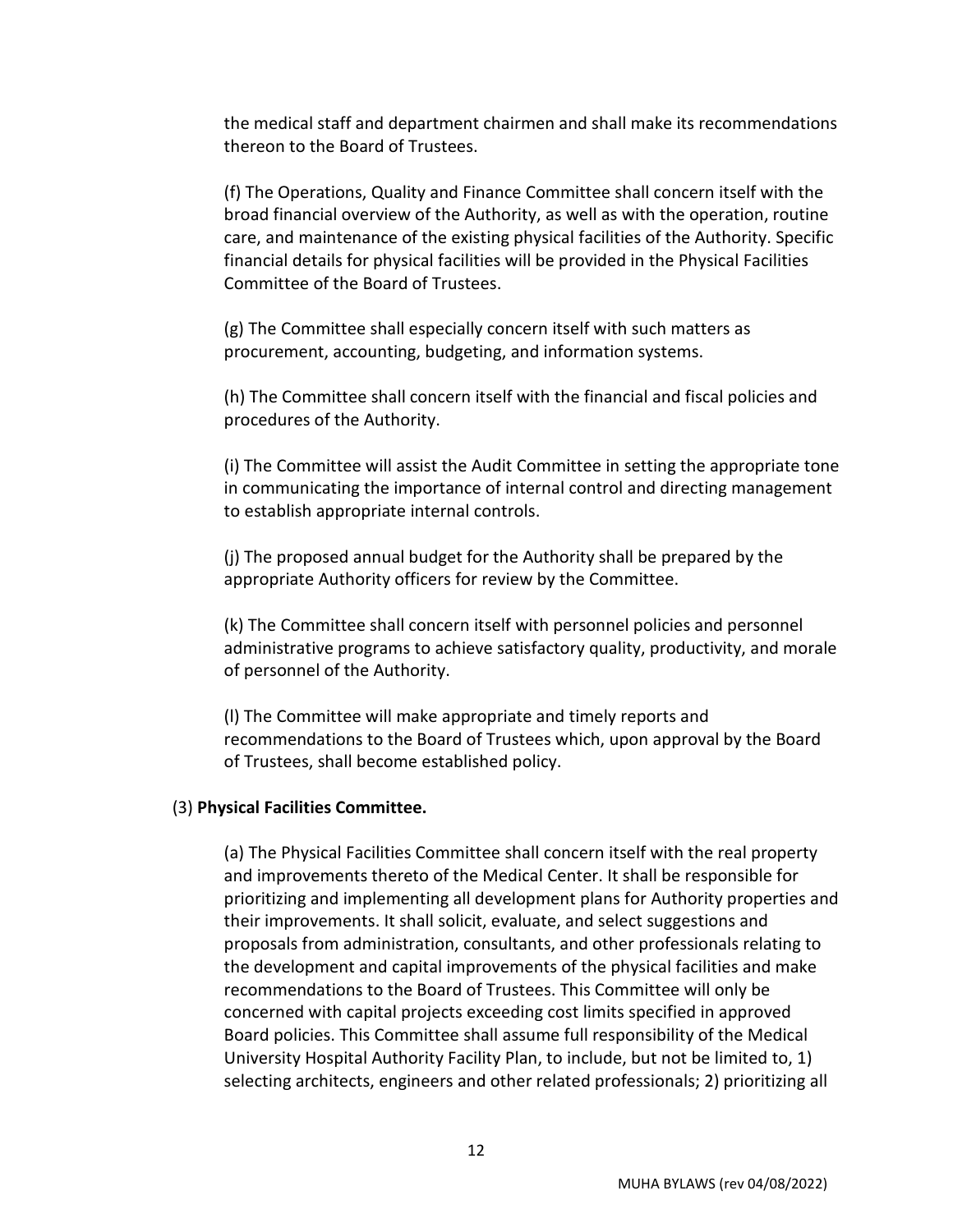requests for facilities; 3) conducting feasibility studies; and 4) reviewing major renovations required for the installation of equipment.

(b) To help carry out the duties of the Physical Facilities Committee, the Committee Chairman can appoint one member of the Physical Facilities Committee and two members of the Board of Trustees at large as a separate project committee for each major building project for architect/engineer and related construction professionals selections. There may be multiple project committees with different Trustees functioning concurrently for different projects. A project committee is an active part of the Physical Facilities Committee and serves at the supervision, control and direction of the Physical Facilities Committee. The Physical Facilities Committee Chair shall take into account any expertise or experience of Board members and of their willingness to serve on a committee for a specific project.

(c) The Committee shall be familiar with and report to the Board of Trustees preliminary details of costs associated with various developments and improvements of physical facilities.

(d) The Committee shall be charged with the responsibility of all Board matters relating to the physical properties of the Authority; the design and location of new buildings, master planning, and improvements or remodeling of buildings and all other matters having to do with the preservation of the Authority's physical facilities. It shall report to the Board of Trustees with its recommendations thereon and on all contracts relating to new construction, capital improvements, and major repairs/renovations to existing buildings and grounds.

(e) The Committee will establish a formal mechanism decreeing the time and appropriate ceremony to formally accept any completed project.

(f) At each Board meeting, the CEO of MUSC Health or his designee will update the Physical Facilities Committee on 1) construction progress, 2) budgetary increases on construction/facility improvements, and 3) all change orders to date.

(g) Once the Physical Facilities Committee accepts and prioritizes capital project(s) for development, the project(s) will be forwarded to the Operations, Quality and Finance Committee of the Board of Trustees for funding consideration. The Operations, Quality and Finance Committee will have the responsibility for seeking appropriate funding in consideration of the Authority's budgetary status, bonding requirements and other financial requirements or restrictions of the Authority. In accordance with approved Board policies, the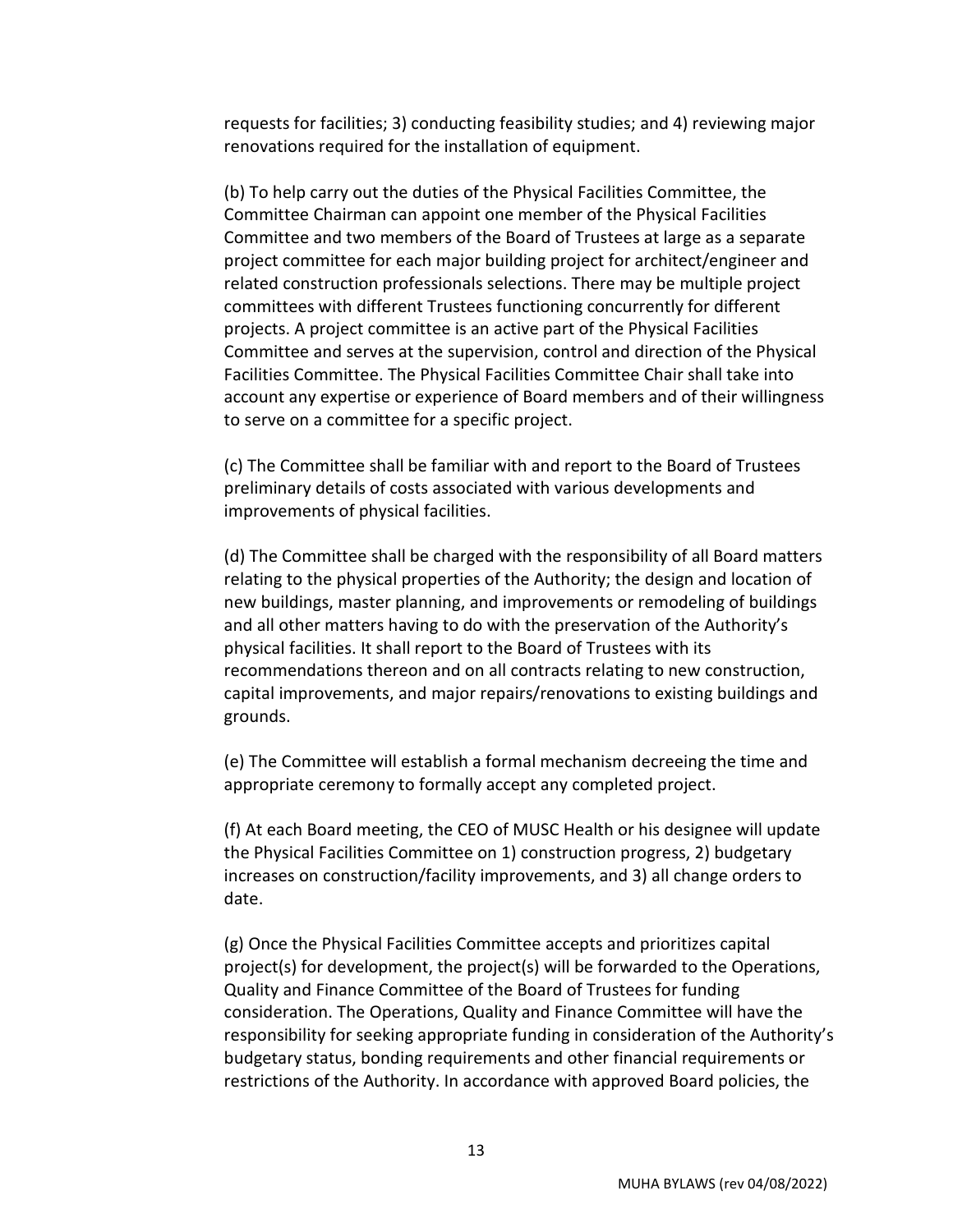Operations, Quality and Finance Committee will make recommendations for approval of expenditures to the full Board.

(h) The Committee shall report to the Board on all financial matters in its area of concern.

## **Section V. The Officers and Administration of the Authority.**

(A) **The President.** The Chief Executive Officer of the Authority shall be its President who shall be the President of the Medical University of South Carolina.

(1) The President shall have and exercise full executive powers over the Authority and its related operations within the framework of the policies established by the Board of Trustees.

(2) More specifically, the President shall be charged with the organization of the administrative and professional personnel of the Authority and the method of selecting the personnel, subject only to the limitations imposed by these bylaws, South Carolina laws, and applicable State policies and procedures. He shall be the medium of formal communication between the Board of Trustees and the administrative organization of the Authority and also the official spokesman of the Authority except as to matters within the special province of the Board of Trustees, in which realm the Chairman of the Board of Trustees shall be the official spokesman. The President, with his appropriate executive officers and the appropriate committees, shall prepare or receive and forward all requisite reports, budgets, and presentations to public agencies and to the Board of Trustees of the Authority.

(3) The President shall present to the Board of Trustees an organizational chart showing divisions, departments, and lines of reporting and command in the administrative organization of the Authority. After approval of such organizational chart, any changes shall be made only after the proposed change has been approved by the Board.

## (B) **Chief Executive Officer (CEO), MUSC Health, and Executive Vice President for Health**

**Affairs**. By and with the advice of the President and/or appropriate standing committee, the Board of Trustees shall elect the CEO, MUSC Health, and Executive Vice President for Health Affairs, and approve his total compensation package and subsequent changes thereto. The CEO, MUSC Health, and Executive Vice President of Health Affairs of the Authority will be elected by a majority vote of the Trustees. Trustees must be present to vote. The vote shall be by signed written ballot unless a Board member requests a vote by call of the roll prior to initial distribution of the ballots. The results of such roll call vote shall be recorded in the minutes of the Board.

(1) The CEO, MUSC Health, and Executive Vice President for Health Affairs, is administratively responsible to the President and Board for all Authority functions and shall exercise overarching control and responsibility for clinical service delivery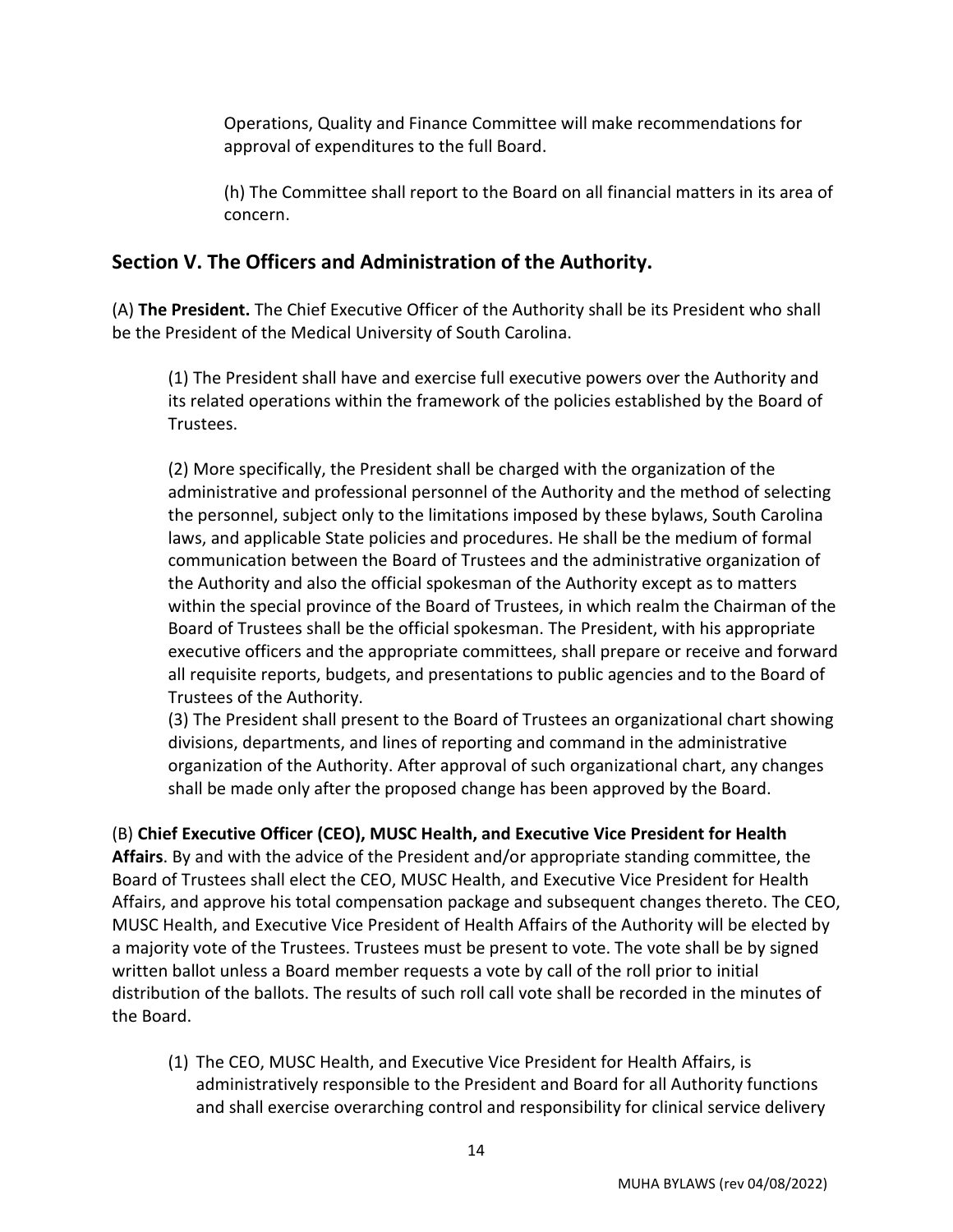of the Authority, as well as, human, financial, informational resources and related activities. The CEO, MUSC Health, and Executive Vice President for Health Affairs is expected to align strategically with the Executive Vice President of Academic Affairs and Provost related to the development and implementation of joint initiatives to ensure overall alignment of mission and vision and shall ensure that MUSC Health provides a supportive environment for high quality, sophisticated clinical teaching and research programs carried out by MUSC faculty. This officer shall formulate policies with respect to the clinical, educational and research activities of MUSC Health and is expected to align strategically with the Dean of the College of Medicine and Vice President for Medical Affairs for all College of Medicine clinical activities as well as MUSC Physicians.

(2) Except as otherwise provided in these bylaws, the officers and administrators of the Authority shall report to and through this officer to the President.

(C) **Chief Executive Officer (CEO), MUSC Health-Charleston Division.** By and with the advice of the President and the CEO, MUSC Health, and Executive Vice President for Health Affairs, and/or appropriate standing committee, the Board of Trustees shall elect the CEO, MUSC Health-Charleston Division and approve his total compensation package and subsequent changes thereto. The CEO, MUSC Health-Charleston Division, will be elected by a majority vote of the Trustees. Trustees must be present to vote. The vote shall be by signed written ballot unless a Board member requests a vote by call of the roll prior to initial distribution of the ballots. The results of such roll call vote shall be recorded in the minutes of the Board.

(1) The CEO, MUSC Health-Charleston Division is administratively responsible to the Executive Vice President for Health Affairs and CEO of MUSC Health for Authority functions and services that it provides and shall exercise control and responsibility for human, financial, and informational resources of the Authority and related activities. Except as otherwise provided in these bylaws, the officers and administrators of the Charleston Division shall be appointed by and report to and through this officer to the CEO, MUSC Health, and Executive Vice President for Health Affairs.

## **Section VI. The Executive Medical Director and Medical Staff.**

(A) **Executive Medical Director.** The CEO, MUSC Health-Charleston Division in collaboration with the CEO, MUSC Health and Executive Vice President for Health Affairs, will recommend a candidate(s) for the position of Executive Medical Director of the Authority to the President for approval. At the discretion of the CEO of MUSC Health-Charleston Division, the responsibilities of the Executive Medical Director of the Authority may be divided between a Chief Medical Officer and a Chief Quality Officer, each of whom shall be subject to the same recommendation and approval procedure set forth hereinabove. The Board of Trustees delegates the general responsibility and authority for the operation of the Authority's Charleston Division, patient care programs, and related activities of the Authority 's Charleston Division to the CEO of MUSC Health-Charleston Division, under whom specific responsibility and authority for the patient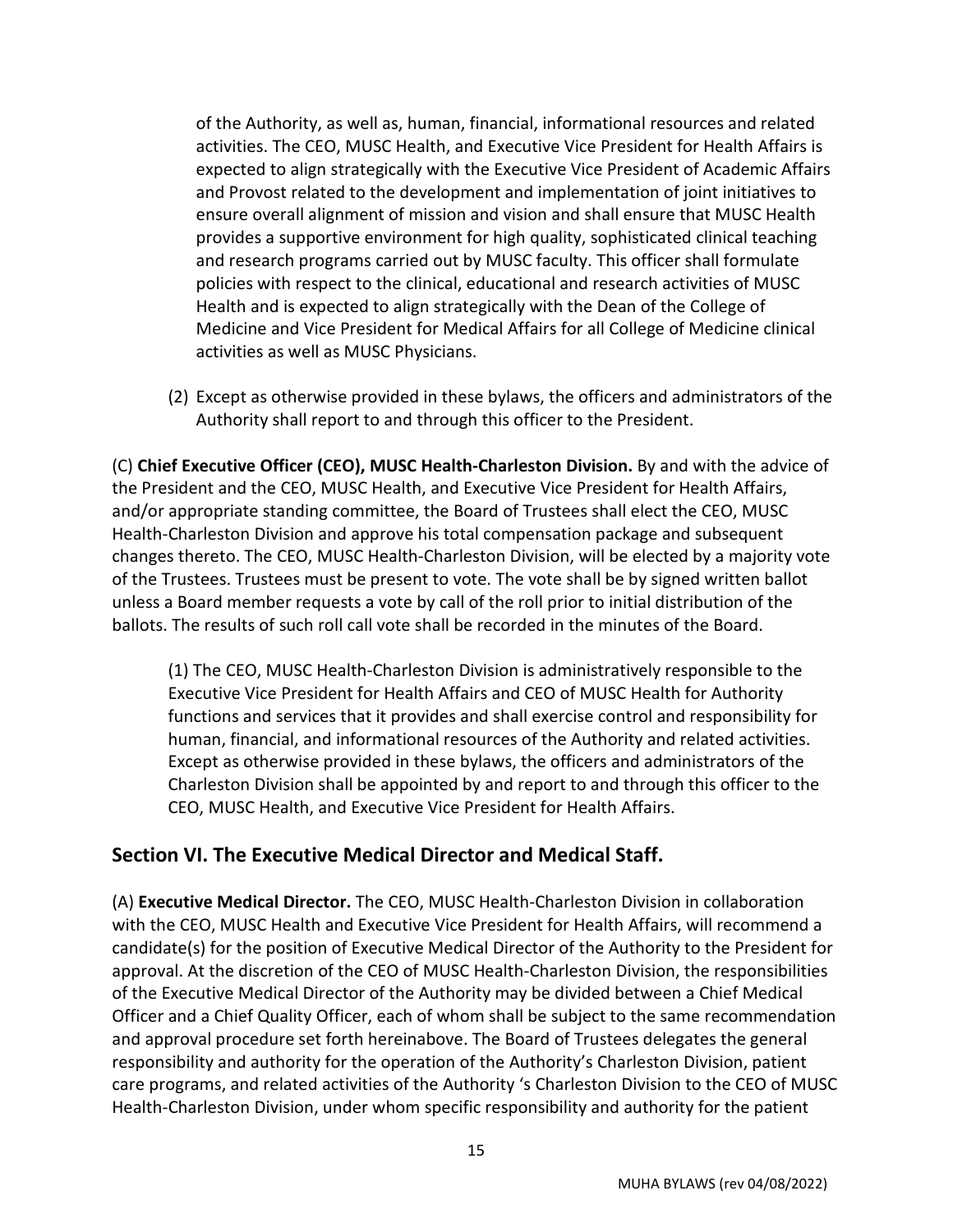care programs are assigned to the Executive Medical Director of the Authority's Charleston Division. The responsibility and authority delegated in this matter by the Board of Trustees are intended to provide for administrative actions as may be deemed necessary or appropriate to the proper and effective conduct of patient care and related programs.

#### (B) **Medical Staff.**

(1) The Board shall create a medical staff organization to be known as the Medical Staff of the MUSC Medical Center, whose membership shall be comprised of professional healthcare providers (i.e., physicians, dentists, osteopaths, etc.), who are privileged to attend patients in the Medical Center. The selection of the Medical Staff and department chairmen is made by the Board of Trustees upon the recommendation of the Executive Medical Director of the Medical Center with the review and recommendation of the Operations, Quality and Finance Committee. The Medical Staff shall propose and adopt bylaws for its internal governance, as specified in the Medical Staff Bylaws, which shall be effective when approved by the Board. According to Joint Commission standards, neither the Board of Trustees nor the Medical Staff can unilaterally amend the Medical Staff Bylaws or Rules and Regulations. These bylaws shall set forth the policies by which the Medical Staff exercises and accounts for its delegated authority and responsibilities. The bylaws shall include a mechanism for review of decisions, including the right to be heard at each step of the process, when requested by a member of the Medical Staff. Whenever the Board does not concur with the Medical Staff recommendation relative to appointment and clinical privileges, there must be a provision in the bylaws for a review of the recommendation by a joint committee of the Medical Staff and the Board before a final decision is reached by the Board.

(3) While the medical care provided to the patients in the Medical Center is the ultimate responsibility of the Board of Trustees, it is the policy of the Board of Trustees to delegate this function, insofar as is legally permissible, to the Medical Staff. Thus, the Medical Staff is responsible for the delivery of health services, for keeping pace with advances in medical science, for evolving new concepts of improved organization and for promoting better health care, education, and research. Nevertheless, the Board shall review the efforts of the Medical Staff in its conduct of ongoing appraisal of the quality of care provided at the Medical Center. In addition, the Board of Trustees shall have the final authority on all appointments, reappointments, and other changes in the Medical Staff, the granting of clinical privileges, disciplinary actions, including a provision for the termination of professional healthcare providers that are members of the Medical Staff in a medico-administrative position in the Medical Center in accordance with procedures as established in the Medical Staff Bylaws, and all matters relating to professional competency.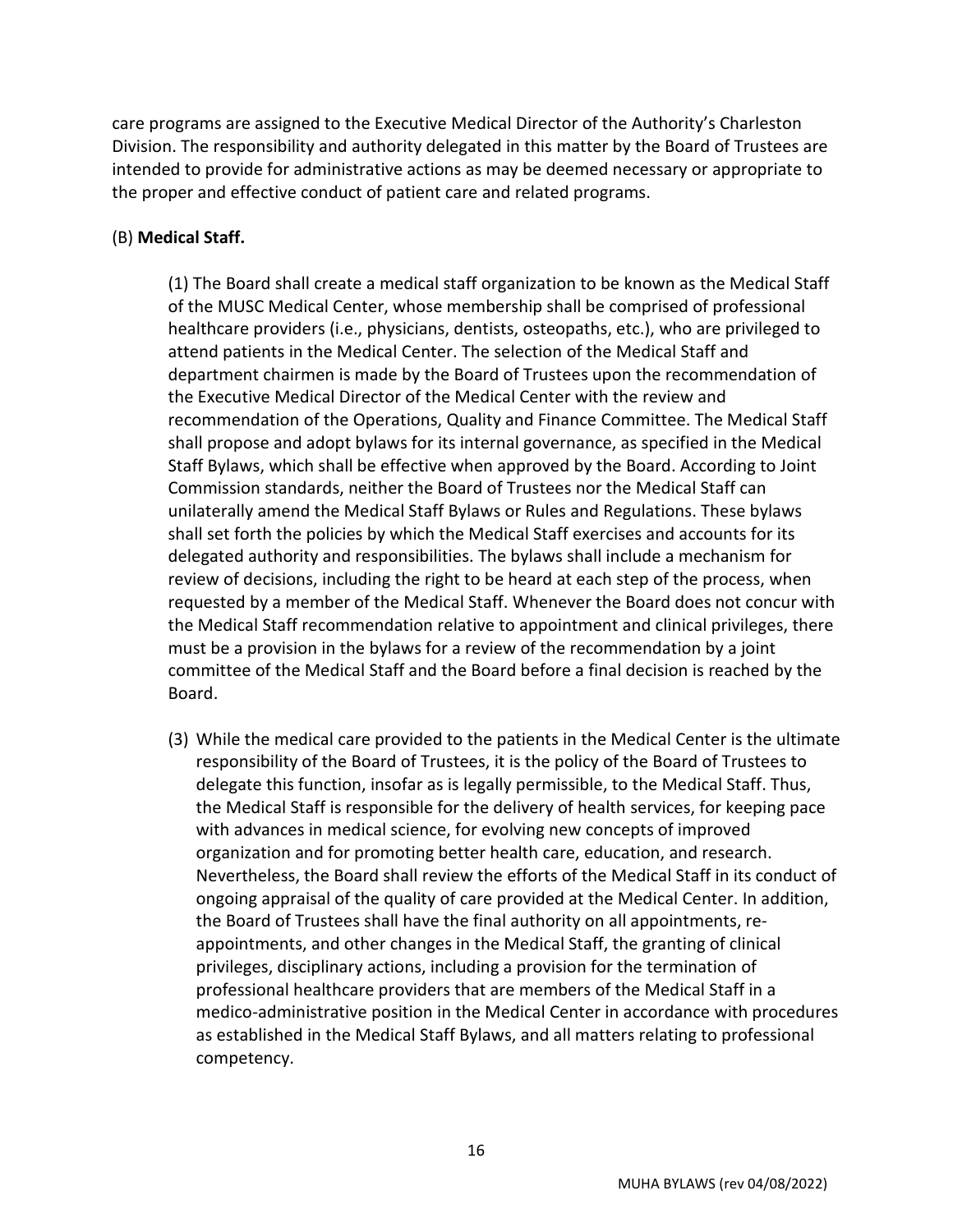## **Section VII. Appeals to the Board.**

(A) **Medical Staff.** The right of appeal to the Board of Trustees by any member of the Medical Staff of the Medical Center or the administration is a right recognized by the Board and shall be exercised in accordance with the respective grievance procedures for the Medical Staff as approved by the Board of Trustees as outlined in the Medical Staff Bylaws.

(B) **Administrative Personnel.** With respect to administrative personnel, the Board of Trustees, in its sole discretion, may grant a review of any adverse administrative action. However, if this review is granted, the Board shall not be required to conduct a hearing or hear arguments but shall review the record of any proceedings.

## **Section VIII. Certain Income Tax Exemption Purposes Matters.**

(A) **General**. In addition to the other purposes of the Authority as set forth in the Authority's enabling legislation which is codified under South Carolina Code Ann. § 59-123-10 et seq., and other purposes set forth below, the Authority is constituted so as to attract substantial support from contributions, directly or indirectly, from a representative number of persons in the community in which it operates and other sources which are appropriate under the applicable provisions of the Internal Revenue Code of 1986, as amended ("Code"), governing income tax exempt organizations, and has not been formed for pecuniary profit or financial gain, and no part of the assets, income, or profits of the Authority is or shall be distributable to, or inure to the benefit of, its trustees or officers except to the extent permitted under the applicable laws of South Carolina, and the applicable provisions of the Code governing income tax exempt organizations. No substantial part of the activities of the Authority shall be the carrying on of propaganda, or otherwise attempting to influence legislation; and the Authority shall not participate in, or intervene in (including the publishing or distribution of statements) any political campaign on behalf of any candidate for public office. Notwithstanding any other provisions of the Authority's enabling legislation, which is identified above, the Authority shall not carry on any other activities not permitted to be carried on (i) by a corporation exempt from federal income tax under Code section 501(c)(3) or (ii) by a corporation, contributions to which are deductible under Code section 170(c).

(B) The funds or assets of the Authority shall not be distributed or otherwise made available to any organization or entity other than the State of South Carolina and its agencies and instrumentalities (including, without limitation, The Medical University of South Carolina), unless such funds or assets are transferred or exchanged in accordance with applicable South Carolina law; and in return for goods or services of equal value or unless such funds or assets are distributed or otherwise made available in furtherance of a scientific, educational, or charitable purpose, or for the purpose of lessening the burdens of government, qualifying as exempt under the aforementioned provisions of the Code.